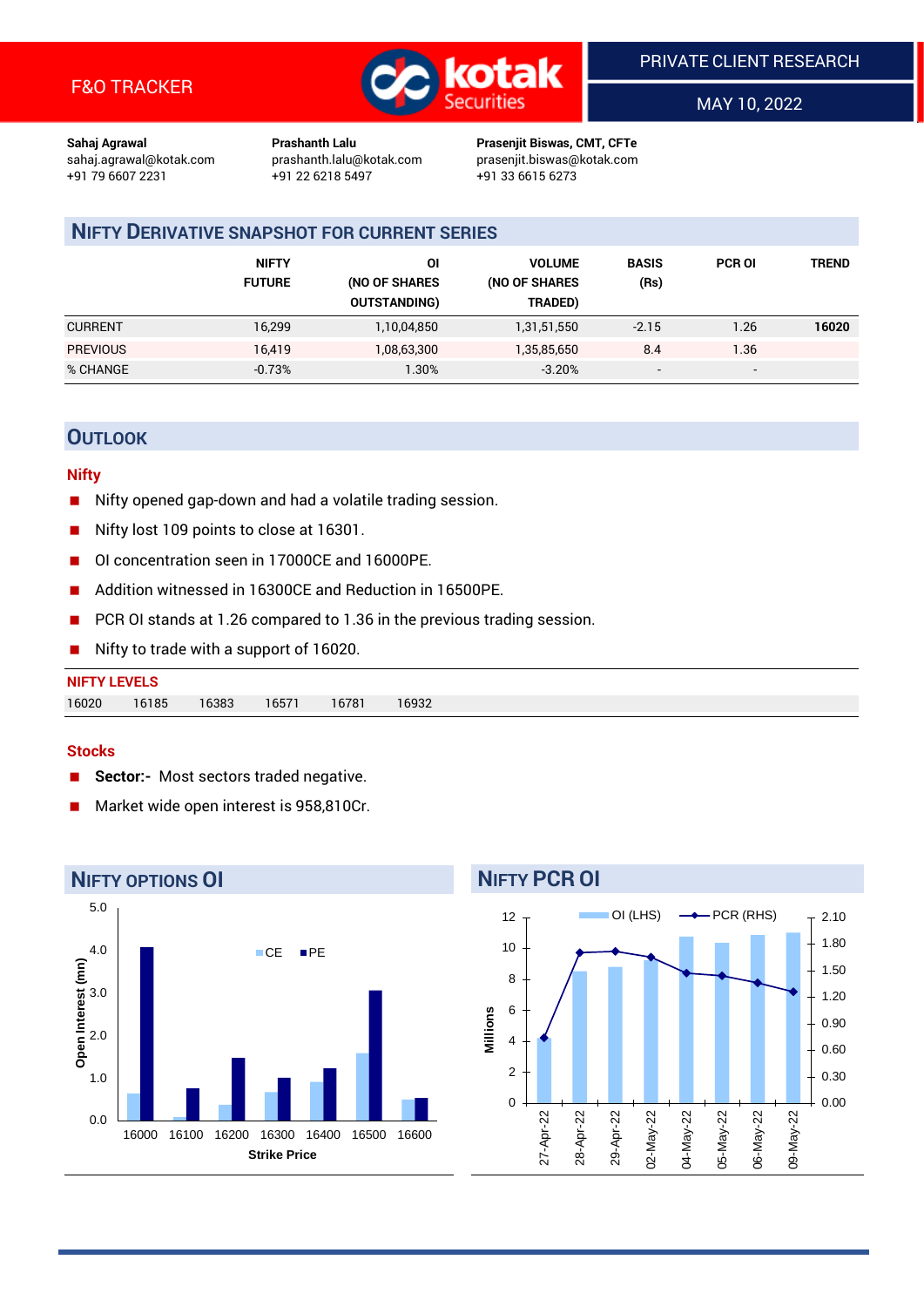# **FUTURE STATISTICS**

# **OI INCREASE**

| <b>SYMBOL</b>     | OI     | ΟI          | <b>PRICE CHG</b> |
|-------------------|--------|-------------|------------------|
|                   | $(\%)$ | (SHARES)    | (%)              |
| <b>NAVINFLUOR</b> | 20.5%  | 3,62,250    | $-0.3%$          |
| <b>CONCOR</b>     | 12.1%  | 74,75,800   | $-2.1%$          |
| <b>MOTHERSUMI</b> | 11.9%  | 3,45,23,000 | $-4.4%$          |
| LTI               | 11.0%  | 19.84.800   | $-3.1%$          |
| <b>POWERGRID</b>  | 10.1%  | 4,79,83,969 | 2.8%             |
| <b>ASTRAL</b>     | 9.6%   | 5,66,775    | $-2.7%$          |
| <b>GNFC</b>       | 9.1%   | 40,09,200   | $-5.2%$          |
| <b>POLYCAB</b>    | 9.0%   | 6,78,300    | 0.8%             |
| <b>PVR</b>        | 8.7%   | 25,78,345   | 0.4%             |
| <b>CANFINHOME</b> | 7.9%   | 37.80.075   | $-5.1%$          |

| <b>OI DECREASE</b> |          |             |                  |
|--------------------|----------|-------------|------------------|
| <b>SYMBOL</b>      | ΟI       | ΟI          | <b>PRICE CHG</b> |
|                    | $(\%)$   | (SHARES)    | $(\%)$           |
| COROMANDEL         | $-10.8%$ | 13,21,375   | $-0.9%$          |
| COFORGE            | $-8.0%$  | 6,96,950    | $-1.2%$          |
| <b>HINDCOPPER</b>  | $-6.3%$  | 1,48,00,600 | $-9.8%$          |
| <b>CHAMBLFERT</b>  | $-5.6%$  | 23.38.500   | $-4.0%$          |
| <b>INTELLECT</b>   | $-5.1%$  | 15,77,250   | $-3.8%$          |
| <b>LTTS</b>        | $-4.9%$  | 8.76.000    | 0.7%             |
| <b>FSL</b>         | $-4.5%$  | 1,40,55,600 | 0.8%             |
| <b>BHARATFORG</b>  | $-4.1%$  | 56,98,750   | $-3.2%$          |
| <b>NATIONALUM</b>  | $-4.0\%$ | 6,74,56,000 | $-2.9%$          |
| <b>ABBOTINDIA</b>  | $-3.8%$  | 30,290      | $-1.7%$          |

# **CASH STATISTICS**

| <b>TOP VOLUMES</b> |                      |              |              |  |  |  |  |  |
|--------------------|----------------------|--------------|--------------|--|--|--|--|--|
| <b>SYMBOL</b>      | <b>TRADED SHARES</b> | <b>VALUE</b> | <b>CLOSE</b> |  |  |  |  |  |
|                    | (QTY)                | (IN LAKHS)   |              |  |  |  |  |  |
| <b>HDFCBANK</b>    | 1,63,81,217          | 2,13,862     | 1,320        |  |  |  |  |  |
| <b>RELIANCE</b>    | 83,45,649            | 2,12,042     | 2,518        |  |  |  |  |  |
| <b>TATAPOWER</b>   | 6,09,59,066          | 1,39,711     | 230          |  |  |  |  |  |
| <b>ADANIPOWER</b>  | 4,04,81,648          | 1,17,366     | 282          |  |  |  |  |  |
| <b>POWERGRID</b>   | 4,05,89,105          | 98,205       | 245          |  |  |  |  |  |
| <b>ICICIBANK</b>   | 1,30,55,889          | 93,008       | 710          |  |  |  |  |  |
| <b>AXISBANK</b>    | 1,39,99,329          | 92,619       | 664          |  |  |  |  |  |
| <b>HDFC</b>        | 39,69,231            | 85,291       | 2,168        |  |  |  |  |  |
| <b>TCS</b>         | 24,81,830            | 84,654       | 3,445        |  |  |  |  |  |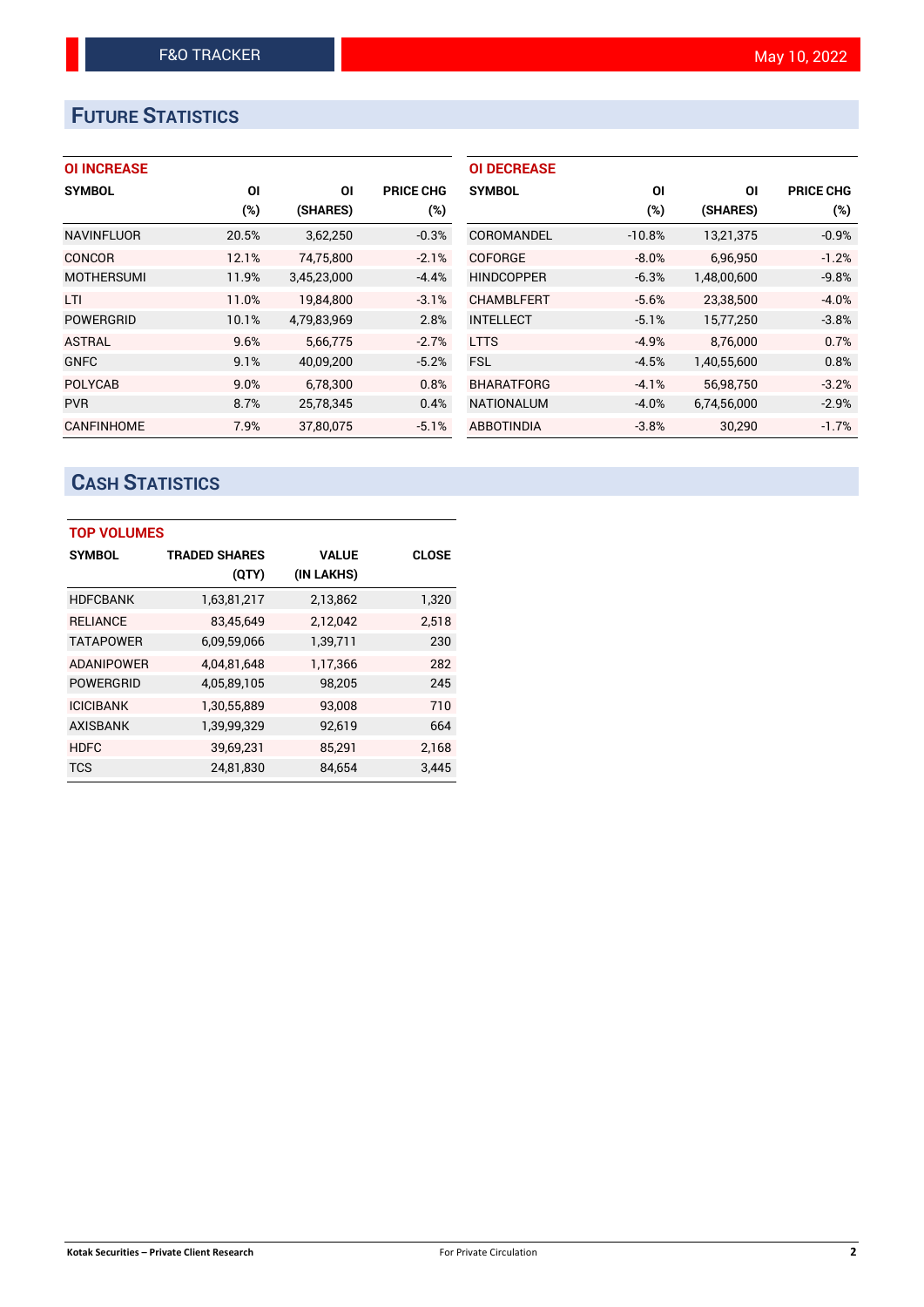# **OPTION STATISTICS**

# **SIGNIFICANT CALL OPEN INTEREST**

| <b>SYMBOL</b>    | <b>STRK</b>  | <b>OPTION</b> | <b>CLOSE</b> | <b>FUT</b>   | ΟI          |
|------------------|--------------|---------------|--------------|--------------|-------------|
|                  | <b>PRICE</b> | TYPE          | (RS)         | <b>CLOSE</b> | (SHARES)    |
| ONGC             | 170          | <b>CE</b>     | 2.5          | 165          | 1,28,93,650 |
| <b>NTPC</b>      | 165          | <b>CE</b>     | 1.4          | 159          | 1,79,55,000 |
| <b>NTPC</b>      | 160          | <b>CE</b>     | 3.1          | 159          | 1,53,90,000 |
| <b>MARUTI</b>    | 8.000        | CF            | 34.7         | 7.369        | 5,41,000    |
| <b>COALINDIA</b> | 200          | <b>CE</b>     | 2.0          | 183          | 77.57.400   |
| <b>ITC</b>       | 270          | <b>CE</b>     | 2.9          | 258          | 1,44,86,400 |
| <b>POWERGRID</b> | 250          | <b>CE</b>     | 4.6          | 245          | 67,35,579   |
| <b>AXISBANK</b>  | 800          | <b>CE</b>     | 1.3          | 666          | 86,44,800   |
| <b>HINDALCO</b>  | 500          | <b>CE</b>     | 3.3          | 445          | 54,62,075   |
| <b>ITC</b>       | 265          | <b>CE</b>     | 3.9          | 258          | 1,27,23,200 |

| <b>SIGNIFICANT PUT OPEN INTEREST</b> |             |               |              |              |           |  |  |  |  |
|--------------------------------------|-------------|---------------|--------------|--------------|-----------|--|--|--|--|
| <b>SYMBOL</b>                        | <b>STRK</b> | <b>OPTION</b> | <b>CLOSE</b> | <b>FUT</b>   | ΟI        |  |  |  |  |
|                                      | PRICE       | TYPE          | (RS)         | <b>CLOSE</b> | (SHARES)  |  |  |  |  |
| <b>POWERGRID</b>                     | 250         | <b>PE</b>     | 9.4          | 245          | 46,29,044 |  |  |  |  |
| POWERGRID                            | 240         | <b>PE</b>     | 4.6          | 245          | 37.06.435 |  |  |  |  |
| POWERGRID                            | 230         | <b>PE</b>     | 2.0          | 245          | 28,74,487 |  |  |  |  |
| <b>TATAMOTORS</b>                    | 400         | <b>PE</b>     | 13.2         | 405          | 46,91,100 |  |  |  |  |
| <b>SBIN</b>                          | 450         | <b>PE</b>     | 6.1          | 475          | 29,98,500 |  |  |  |  |
| <b>TATAPOWER</b>                     | 220         | <b>PE</b>     | 4.9          | 230          | 44,51,625 |  |  |  |  |
| <b>HEROMOTOCO</b>                    | 2,500       | <b>PE</b>     | 63.0         | 2,502        | 1,50,300  |  |  |  |  |
| <b>HEROMOTOCO</b>                    | 2.400       | <b>PE</b>     | 26.8         | 2,502        | 1,44,000  |  |  |  |  |
| <b>POWERGRID</b>                     | 235         | <b>PE</b>     | 2.9          | 245          | 20,26,540 |  |  |  |  |
| <b>ITC</b>                           | 250         | <b>PE</b>     | 3.4          | 258          | 39.68.000 |  |  |  |  |

| SIGNIFICANT CALL OPEN INTEREST ADDITION |              |               |             |                  | SIGNIFICANT PUT OPEN INTEREST ADDITION |                   |              |               |             |        |              |
|-----------------------------------------|--------------|---------------|-------------|------------------|----------------------------------------|-------------------|--------------|---------------|-------------|--------|--------------|
| <b>SYMBOL</b>                           | STRK         | <b>OPTION</b> | <b>OPEN</b> | <b>CHG</b><br>ΟI | <b>CLOSE</b>                           | <b>SYMBOL</b>     | <b>STRK</b>  | <b>OPTION</b> | <b>OPEN</b> | OI CHG | <b>CLOSE</b> |
|                                         | <b>PRICE</b> | <b>TYPE</b>   | <b>INT</b>  | (%)              | (Rs)                                   |                   | <b>PRICE</b> | <b>TYPE</b>   | <b>INT</b>  | (%)    | (Rs)         |
| <b>LICHSGFIN</b>                        | 355          | <b>CE</b>     | 1,16,000    | 5700%            | 11.9                                   | <b>CANFINHOME</b> | 400          | <b>PE</b>     | 1,82,325    | 9250%  | 2.1          |
| <b>BHEL</b>                             | 49           | <b>CE</b>     | 4.93.500    | 4600%            | 2.5                                    | <b>POWERGRID</b>  | 250          | <b>PE</b>     | 46.29.044   | 6100%  | 9.4          |
| <b>CANBK</b>                            | 205          | <b>CE</b>     | 8,26,200    | 4271%            | 6.5                                    | <b>HINDCOPPER</b> | 97           | <b>PE</b>     | 8,12,700    | 3050%  | 6.6          |
| <b>MOTHERSUMI</b>                       | 122          | <b>CE</b>     | 1.50.500    | 4200%            | 3.8                                    | <b>HINDCOPPER</b> | 95           | <b>PE</b>     | 9,50,300    | 861%   | 5.1          |
| <b>HINDCOPPER</b>                       | 100          | <b>CE</b>     | 10,40,600   | 2925%            | 2.6                                    | <b>HINDCOPPER</b> | 90           | <b>PE</b>     | 12,25,500   | 764%   | 3.1          |
| <b>RELIANCE</b>                         | 2.540        | <b>CE</b>     | 4.16.750    | 2774%            | 56.0                                   | <b>CANFINHOME</b> | 450          | <b>PE</b>     | 2.03.775    | 704%   | 5.3          |
| <b>BIOCON</b>                           | 355          | <b>CE</b>     | 1.24.200    | 2600%            | 4.1                                    | <b>TATAPOWER</b>  | 180          | <b>PE</b>     | 3,51,000    | 700%   | 0.4          |
| <b>BHEL</b>                             | 48           | <b>CE</b>     | 2,41,500    | 2200%            | 3.1                                    | <b>POWERGRID</b>  | 245          | <b>PE</b>     | 8.42.614    | 652%   | 6.5          |
| <b>INDUSTOWER</b>                       | 235          | <b>CE</b>     | 1,26,000    | 2150%            | 1.2                                    | <b>TVSMOTOR</b>   | 610          | <b>PE</b>     | 2,91,200    | 617%   | 17.6         |
| <b>CANFINHOME</b>                       | 540          | <b>CE</b>     | 1,19,925    | 1950%            | 16.6                                   | TATAPOWER         | 205          | <b>PE</b>     | 4,59,000    | 467%   | 2.0          |

| <b>CALL OPTION VOLUMES</b> |              |               |                  | <b>PUT OPTION VOLUMES</b> |                  |              |               |                  |              |
|----------------------------|--------------|---------------|------------------|---------------------------|------------------|--------------|---------------|------------------|--------------|
| <b>SYMBOL</b>              | <b>STRK</b>  | <b>OPTION</b> | <b>CONTRACTS</b> | <b>CLOSE</b>              | <b>SYMBOL</b>    | <b>STRK</b>  | <b>OPTION</b> | <b>CONTRACTS</b> | <b>CLOSE</b> |
|                            | <b>PRICE</b> | <b>TYPE</b>   |                  | (Rs)                      |                  | <b>PRICE</b> | <b>TYPE</b>   |                  | (Rs)         |
| <b>RELIANCE</b>            | 2,600        | <b>CE</b>     | 46,491           | 32.1                      | <b>RELIANCE</b>  | 2,500        | <b>PE</b>     | 29,604           | 55.2         |
| <b>RELIANCE</b>            | 2.700        | <b>CE</b>     | 46.419           | 13.9                      | <b>RELIANCE</b>  | 2.400        | <b>PE</b>     | 15,522           | 24.8         |
| <b>RELIANCE</b>            | 2,800        | <b>CE</b>     | 39,898           | 8.0                       | <b>RELIANCE</b>  | 2,600        | <b>PE</b>     | 11,912           | 111.6        |
| <b>INFY</b>                | 1,600        | <b>CE</b>     | 28,738           | 25.9                      | <b>RELIANCE</b>  | 2.540        | <b>PE</b>     | 10.420           | 74.5         |
| <b>INFY</b>                | 1,580        | <b>CE</b>     | 20,261           | 34.7                      | <b>RELIANCE</b>  | 2,560        | PE            | 9,591            | 85.6         |
| <b>INFY</b>                | 1.560        | <b>CE</b>     | 17.870           | 45.3                      | <b>RELIANCE</b>  | 2,520        | <b>PE</b>     | 8.916            | 64.4         |
| <b>RELIANCE</b>            | 2.640        | <b>CE</b>     | 17,191           | 22.3                      | <b>INFY</b>      | 1,500        | PE            | 7,639            | 15.5         |
| <b>RELIANCE</b>            | 3.000        | <b>CE</b>     | 16.114           | 3.7                       | <b>HDFCBANK</b>  | 1.300        | <b>PE</b>     | 6.284            | 28.9         |
| <b>RELIANCE</b>            | 2,900        | <b>CE</b>     | 15,946           | 5.0                       | <b>INFY</b>      | 1,560        | <b>PE</b>     | 6,193            | 32.6         |
| <b>RELIANCE</b>            | 2,560        | <b>CE</b>     | 15,307           | 47.4                      | <b>TATAPOWER</b> | 220          | <b>PE</b>     | 5,935            | 4.9          |

### **Kotak Securities – Private Client Research** For Private Circulation **3**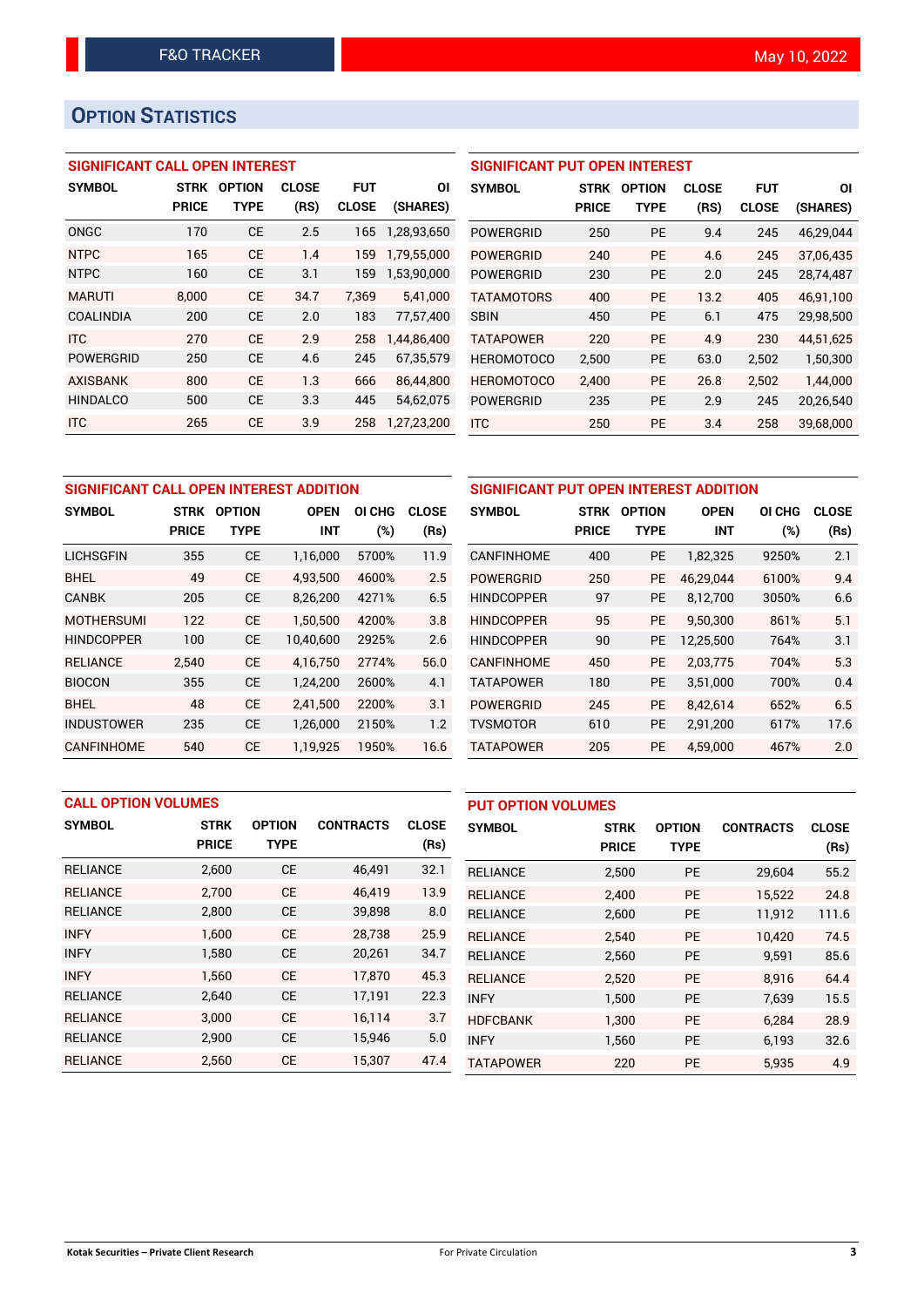## **RATING SCALE (PRIVATE CLIENT GROUP)**

- **BUY**  Stock/Index looks strong from the expiry/near term perspective and is expected to gain on the basis of technical and/or derivative parameters. Time frame is minimum of current expiry and in certain cases extend to the next series depending on the stock behaviour. Strict stop loss needs to be adhered to for every buy/long recommendation given.
- **SELL** Stock/Index looks weak from the expiry/near term perspective and is expected to gain on the basis of technical and/or derivative parameters. Time frame is minimum of current expiry and in certain cases extend to the next series depending on the stock behaviour. Strict stop loss needs to be adhered to for every sell/short recommendation given.

#### **FUNDAMENTAL RESEARCH TEAM (PRIVATE CLIENT GROUP)**

**Shrikant Chouhan Arun Agarwal Amit Agarwal, CFA Hemali Dhame** shrikant.chouhan@kotak.com arun.agarwal@kotak.com agarwal.amit@kotak.com Hemali.Dhame@kotak.com +91 22 6218 5408 +91 22 6218 6443 +91 22 6218 6439 +91 22 6218 6433

Metals & Mining, Midcap Pharmaceuticals Pharmaceuticals Research Associate Support Executive<br>
iatin.damania@kotak.com purvi.shah@kotak.com rini.mehta@kotak.com k.kathirvelu@kotak.com jatin.damania@kotak.com

**Sumit Pokharna** Pankaj Kumar<br>Oil and Gas, Information Tech Construction, sumit.pokharna@kotak.com pankajr.kumar@kotak.com +91 22 6218 6438 +91 22 6218 6434

Construction, Capital Goods & Midcaps

Transportation, Paints, FMCG

**Jatin Damania Purvi Shah Rini Mehta K. Kathirvelu** +91 22 6218 6440 +91 22 6218 6432 +91 80801 97299 +91 22 6218 6427

## **TECHNICAL RESEARCH TEAM (PRIVATE CLIENT GROUP)**

**Shrikant Chouhan Amol Athawale Sayed Haider** [shrikant.chouhan@kotak.com](mailto:shrikant.chouhan@kotak.com) [amol.athawale@kotak.com](mailto:amol.athawale@kotak.com) Research Associate +91 22 6218 5408 +91 20 6620 3350 [sayed.haider@kotak.com](mailto:sayed.haider@kotak.com)

+91 22 62185498

#### **DERIVATIVES RESEARCH TEAM (PRIVATE CLIENT GROUP)**

+91 79 6607 2231 +91 22 6218 5497 +91 33 6615 6273

**Sahaj Agrawal Prashanth Lalu Prasenjit Biswas, CMT, CFTe** [prasenjit.biswas@kotak.com](mailto:prasenjit.biswas@kotak.com)